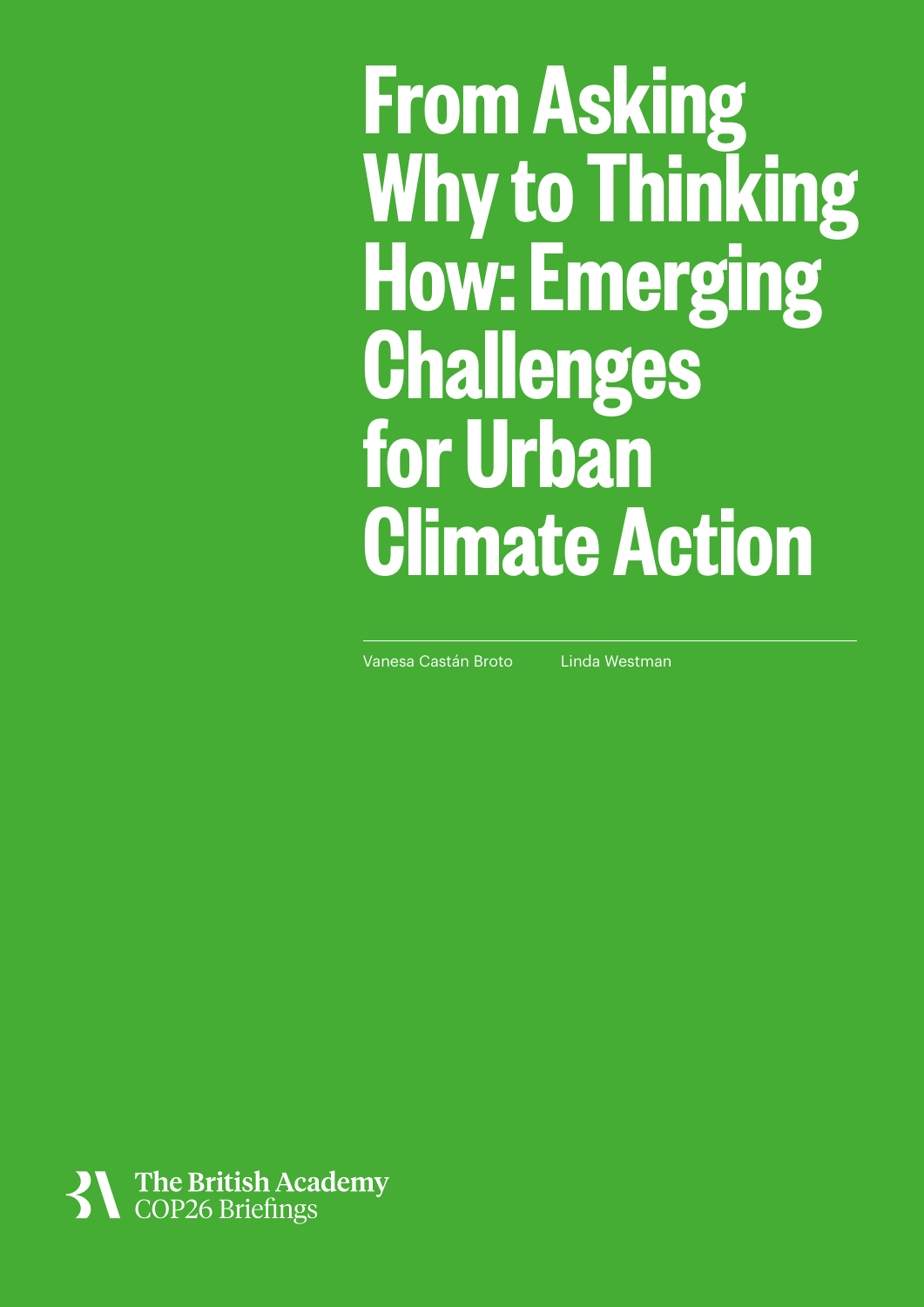#### **About the Authors**

Vanesa Castán Broto is Professor of Climate Urbanism at the Urban Institute of the University of Sheffield. Her research focuses on the governance of global environmental change in the urbanisation age.

Linda Westman is a Research Associate at the Urban Institute of the University of Sheffield. Her research revolves around climate change politics, urban governance, and transformations.

#### **About the COP26 Briefings Series**

The British Academy's COP26 Briefings Series aims to raise awareness of the importance of the humanities and the social sciences in understanding the complex human and social dimensions to environmental challenges and their solutions. We are convening our community, bridging sectors and disciplines, integrating insights to help inform policy, and encouraging interdisciplinary learning.

The briefing has been peer-reviewed to ensure its academic quality. The views expressed in the briefing are those of the authors and are not necessarily endorsed by the British Academy, but are commended as contributing to public debate.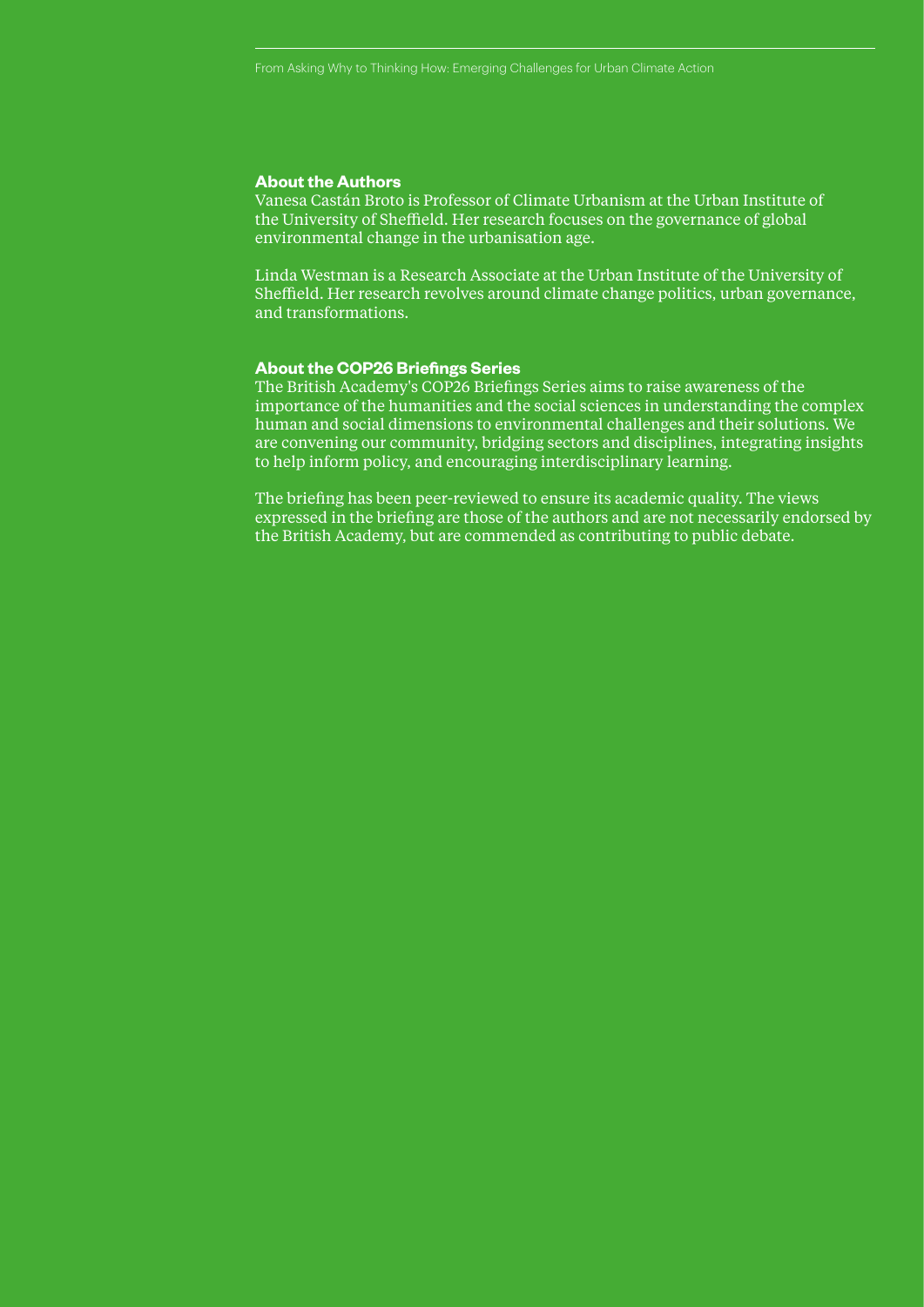## **Abstract**

The latest special reports from the Intergovernmental Panel on Climate Change suggest that more forceful action will be required to keep the world in a sustainable development pathway, keeping global average temperature changes under 1.5 degrees Celsius. Urban climate action is needed to step-up climate change ambitions. Empirical evidence shows that diverse actors, including local governments, private enterprises and communities, are already responding to climate change in cities and settlements. At the same time, the rapid pace of urbanisation in many regions of the world cast urban climate action as a race against time, as action is directed towards creating new urban infrastructure that avoids carbon lock-in and reduces the structural vulnerabilities to climate change. While the call for urgency is well taken, two challenges related to urban climate action are emerging. On the one hand, the current means to evaluate effectiveness of urban climate action in terms of emission reductions or reduction of risks do not capture the sometimes-imperceptible impacts of action taking place in cities and settlements. On the other hand, there is a risk that urban climate action may lead to unintended negative consequences, when the harms of climate action exceed its potential benefits.

Note: this briefing elaborates the insights from the journal article Castán Broto, V. and Westman, L.K., 2020. Ten years after Copenhagen: Reimagining climate change governance in urban areas. *Wiley Interdisciplinary Reviews: Climate Change*, 11(4), p.e643.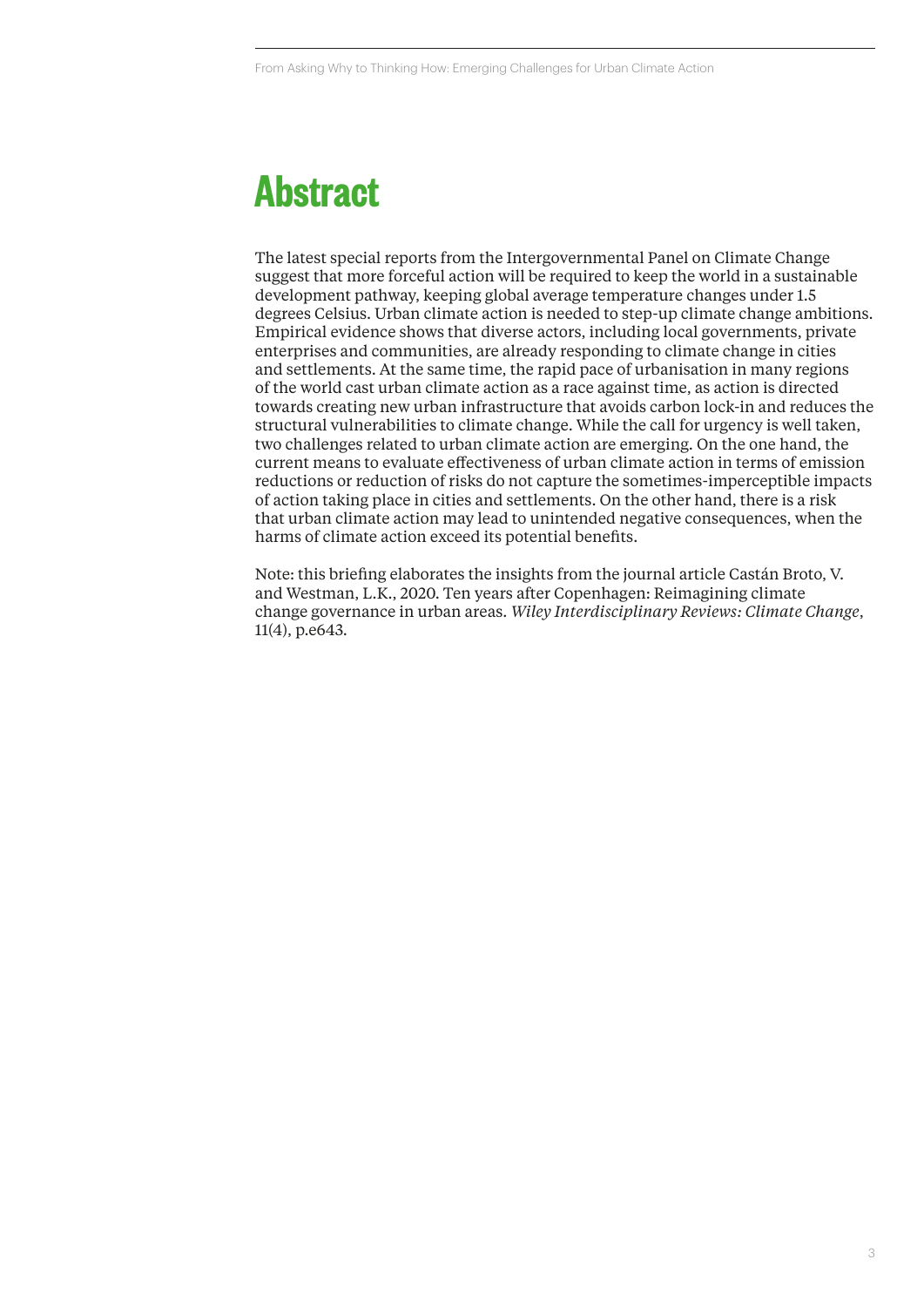#### **Introduction**

The IPCC Special Report on Global Warming of  $1.5^{\circ}$ C<sup>1</sup> made the case for stepping up climate action to keep temperature changes under safe levels. It also outlined the need to align climate action with the requirements of the Sustainable Development Goals, adopted by the United Nations in 2015 to ensure a sustainable future for all. The C40 Cities Climate Leadership Group, a network of cities that aims to tackle climate change from within urban areas, commissioned a Summary for Urban Policy Makers that called all urban policy makers to seize the climate opportunity within the next two decades.<sup>2</sup> This report argued that cities can address climate change in an integrated way, can act faster than other levels of government, and open up opportunities to support innovation than can be further propagated elsewhere. Urban climate action is increasingly seen as a cornerstone of sustainable urban futures.<sup>3</sup> These calls have fostered social innovation for urban climate action involving local governments, private enterprises, and community groups.

These calls for urban climate action are happening simultaneously with unprecedented rates of urbanisation. Urban climate action is required to avoid carbon lock-in in rapidly growing areas that demand new infrastructures. At the same time, rapid urban growth is associated with the growth of informal settlements, in which urban communities may lack basic services. Urban climate action must deliver infrastructures that build resilience while allowing every citizen to thrive. We examine this challenge through a systematic literature review of the last decade of cities and climate change research. From the literature, we observe that the rapid pace of urbanisation casts urban climate action as a race against time. While the call for urgency is well taken, two concerns related to urban climate action are emerging. The current means to evaluate effectiveness of urban climate action in terms of aggregated emission reductions or reduction of risks do not capture the sometimes-imperceptible impacts of action taking place in cities and settlements. On the other hand, is urban climate action just or are there social groups who suffer disproportionately the negative impacts of climate action? There is a risk that urban climate action may lead to maladaptation (unintended negative consequences), when the harms of such action exceed its potential benefits.

<sup>1</sup> IPCC (2018) *IPCC Special Report on Global Warming of 1.5 Degrees Celsius*.

<sup>2</sup> C40 (2018) *Summary for Urban Policy Makers*.

<sup>3</sup> Many other examples exist, including UNFCCC (2020) *Urban Climate Action Is Crucial to Bend the Emissions Curve*. Available at: <https://unfccc.int/news/urban-climate-action-is-crucial-to-bend-the-emissions-curve>and UN-Habitat (2020) *World Cities Report: The Value of Sustainable Urbanization*. Available at:<https://unhabitat.org/wcr/>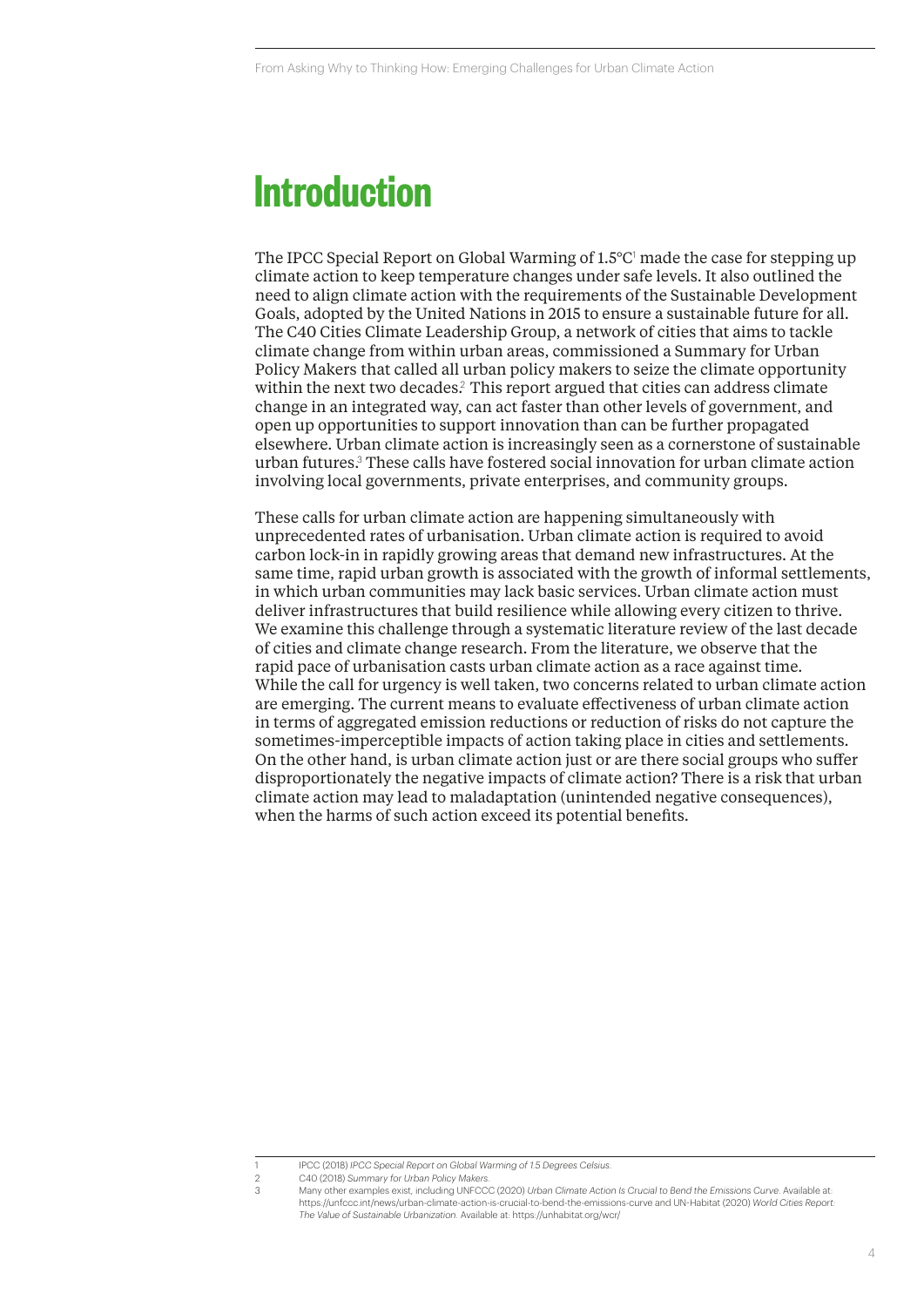### **Taking stock of urban climate action**

In the last decade, a wave of optimism has characterised sustainable development agendas and urban climate action in academic debates.<sup>4</sup> This wave of interest peaked around 2016, with the adoption of a Sustainable Development Goal on sustainable cities and communities and the presentation of the New Urban Agenda at the 2016 United Nations Conference on Housing and Sustainable Urban Development (Habitat III) in Quito, Ecuador.5,6

During these years, two approaches to thinking of climate action in urban areas came together. The first focused on the reduction of carbon emissions. The interest in climate mitigation in cities emerged in the 1990s, alongside the formation of the first international municipal networks for climate protection. In the mid-2000s, interest in climate change adaptation led to an increase in urban adaptation studies that incorporated considerations of justice, equity, informality, poverty, and gender as embedded in risk, vulnerability, and resilience agendas.<sup>7</sup> The cross-fertilisation of work across adaptation and mitigation research led to overlapping research between mitigation and adaptation. While trade-offs between the two areas exist, there are also important synergies that call for integration between the two areas of work in areas such as social policy, infrastructure development and nature-based solutions.

Since the adoption of the Paris Agreement for Climate Action in 2015, there have been multiple calls to evaluate global emission reductions systematically. For example, the Global Stocktake is a periodic exercise to evaluate the progress in achieving collective goals via national intended contributions. This focus on evaluation is also reflected in urban climate action, in efforts to measure the aggregate impact of both mitigation and adaptation action at the urban level. Thus, if at the beginning of the decade in 2010 we saw a wave of urban optimism, the second half has been characterised by what we could call urban pragmatism in the scholarship on cities and climate change.

<sup>4</sup> Barnett, C., & Parnell, S. (2016). Ideas, implementation and indicators: epistemologies of the post-2015 urban agenda. *Environment and Urbanization*, 28(1), 87-98.

<sup>5</sup> SDG11: Make cities inclusive, safe, resilient and sustainable

<sup>6</sup> For a summary of the conference see Castán Broto, V. (2016) Here's what happened at Habitat III – the world's biggest conference on cities. *The Conversation*. Available at: [https://theconversation.com/heres-what-happened-at-habitat-iii-the-worlds-biggest-conference](https://theconversation.com/heres-what-happened-at-habitat-iii-the-worlds-biggest-conference-on-cities-66146)[on-cities-66146](https://theconversation.com/heres-what-happened-at-habitat-iii-the-worlds-biggest-conference-on-cities-66146)

<sup>7</sup> A summary of the debates at the time is presented in Satterthwaite, D. (2007). *Adapting to climate change in urban areas: The possibilities and constraints in low-and middle-income nations*. London, England: IIED.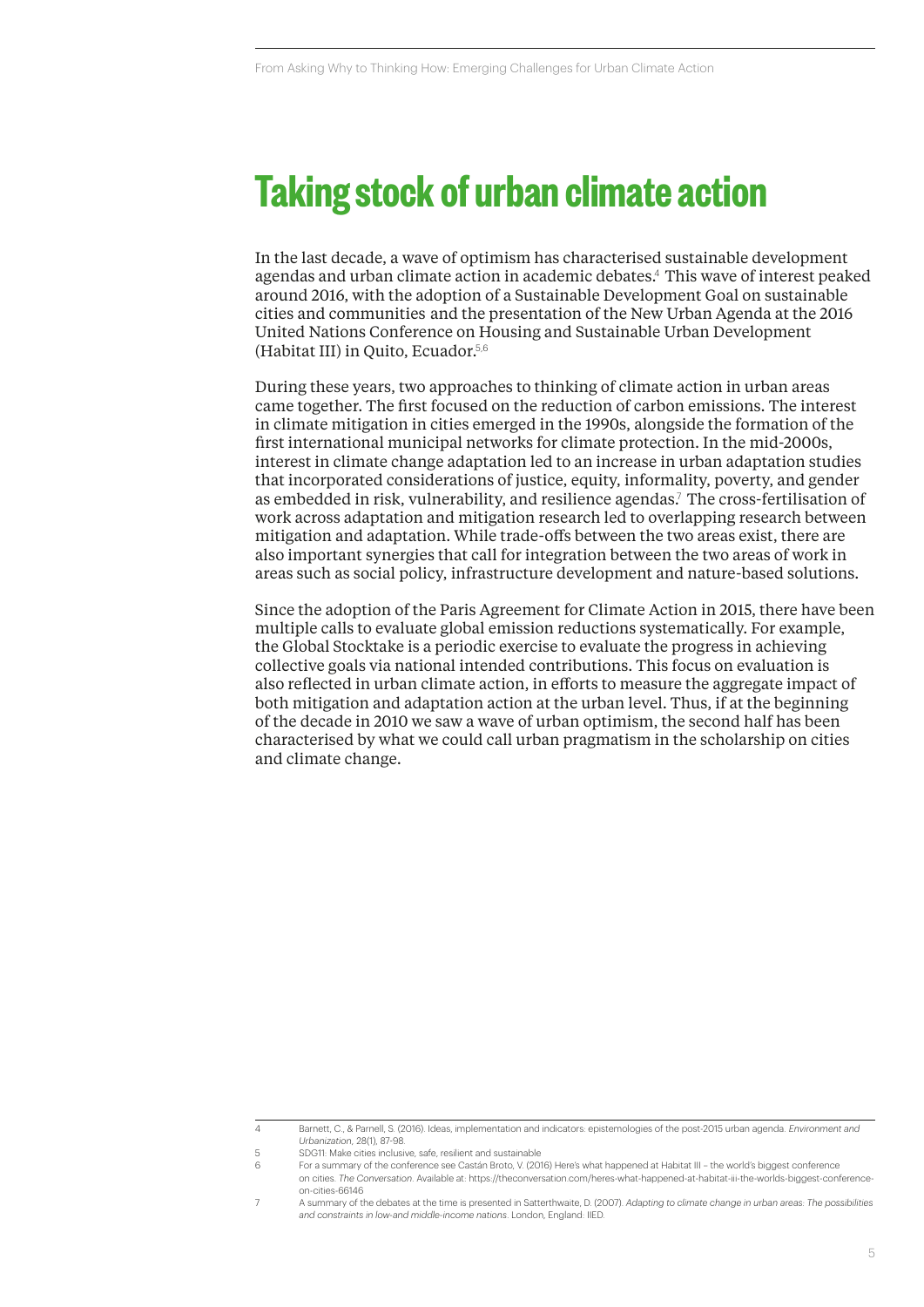#### **Insights from the urban climate experience**

Calls to step up efforts in urban climate action follow decades of research on cities and climate change. This literature provides important insights into how to support and foster urban climate action.

One insight relates to the factors that drive urban climate action. Since the late 1980s, city mayors, local leaders, and officials have voluntarily taken up diverse responsibilities for climate mitigation and adaptation. One motivation is the possibility of deliver co-benefits. For example, the possibility to ameliorate energy poverty among disadvantaged urban populations has long been a motivation for programmes to retrofit social housing in countries such as the UK, Germany or Slovenia. Another important factor is an abstract concept which we can call political leadership. This refers to contexts in which mayors tackle climate change as flagship projects or distinctive policies that resonate with their constituencies.<sup>8</sup> Specific events, such as climate-related disasters, may make those constituencies more visible. The recent spread of climate emergency declarations among local governments, for example, have demonstrated the impact of civil society action in urban climate politics.<sup>9</sup> More recent work has evaluated the combinations of multiple motivations for climate action.<sup>10</sup> For example, local governments may have to balance political will with autonomy and the availability of resources.

Another set of insights relate to the institutional arrangements that facilitate urban climate action. For example, the 2015 Sustainable Development Goals have promoted a vision of urban climate action as being inclusive, partnership-based, and equitable, even if those values are not always deployed in practice. At the same time, some strategies have become commonplace in urban climate action. Recommendations include collaborating with multiple stakeholders, integrating action across sectors, mainstreaming climate ambitions across municipal operations, cooperating across levels of government and with non-governmental actors, and focusing on long-term goals. There are, nevertheless, important challenges. For example, jurisdictions and competencies vary across countries, and it is not always possible to ensure appropriate divisions of responsibility across levels of government. Moreover, local governments and other actors may not have the capacities to maintain communication, share resources, and learn across sectoral divisions.<sup>11</sup>

Finally, there has been a great interest in the role of transnational municipal networks, such as the C40 and ICLEI (Local Governments for Sustainability). These networks have increased the influence of cities in international climate policy.<sup>12</sup> There is abundant evidence of the different functions that they play, for example, in supporting the uptake of municipal climate plans, approaches,

<sup>8</sup> Carmin, J., Anguelovski, I., & Roberts, D. (2012). Urban climate adaptation in the Global South: Planning in an emerging policy domain. *Journal of Planning Education and Research*, 32(1), 18–32.

Other examples include: Dolsak, N., & Prakash, A. (2017). Join the Club: How the domestic NGO sector induces participation in the<br>Covenant of mayors program. International Interactions, 43(1), 26-47; Hultquist, A., Wood, R between climate change policy and socioeconomic changes in the US Great Plains. *Urban Affairs Review*, 53(1), 138–174.

<sup>10</sup> Reckien, D., Flacke, J., Olazabal, M., & Heidrich, O. (2015). The influence of drivers and barriers on urban adaptation and mitigation plans — An empirical analysis of European cities. *PLoS One*, 10(8), e0135597.

<sup>11</sup> Aylett, A. (2013). The socio-institutional dynamics of urban climate governance: A comparative analysis of innovation and change in Durban (KZN, South Africa) and Portland (OR, USA). *Urban Studies*, 50(7), 1386–1402; Jaglin, S. (2014). Urban energy policies and the governance of multilevel issues in Cape Town. *Urban Studies*, 51(7), 1394–1414.

<sup>12</sup> Betsill, M. M., & Bulkeley, H. (2004). Transnational networks and global environmental governance: The cities for climate protection program. *International Studies Quarterly*, 48(2), 471–493; Toly, N. J. (2008). Transnational municipal networks in climate politics: From global governance to global politics. *Globalizations*, 5(3), 341-356.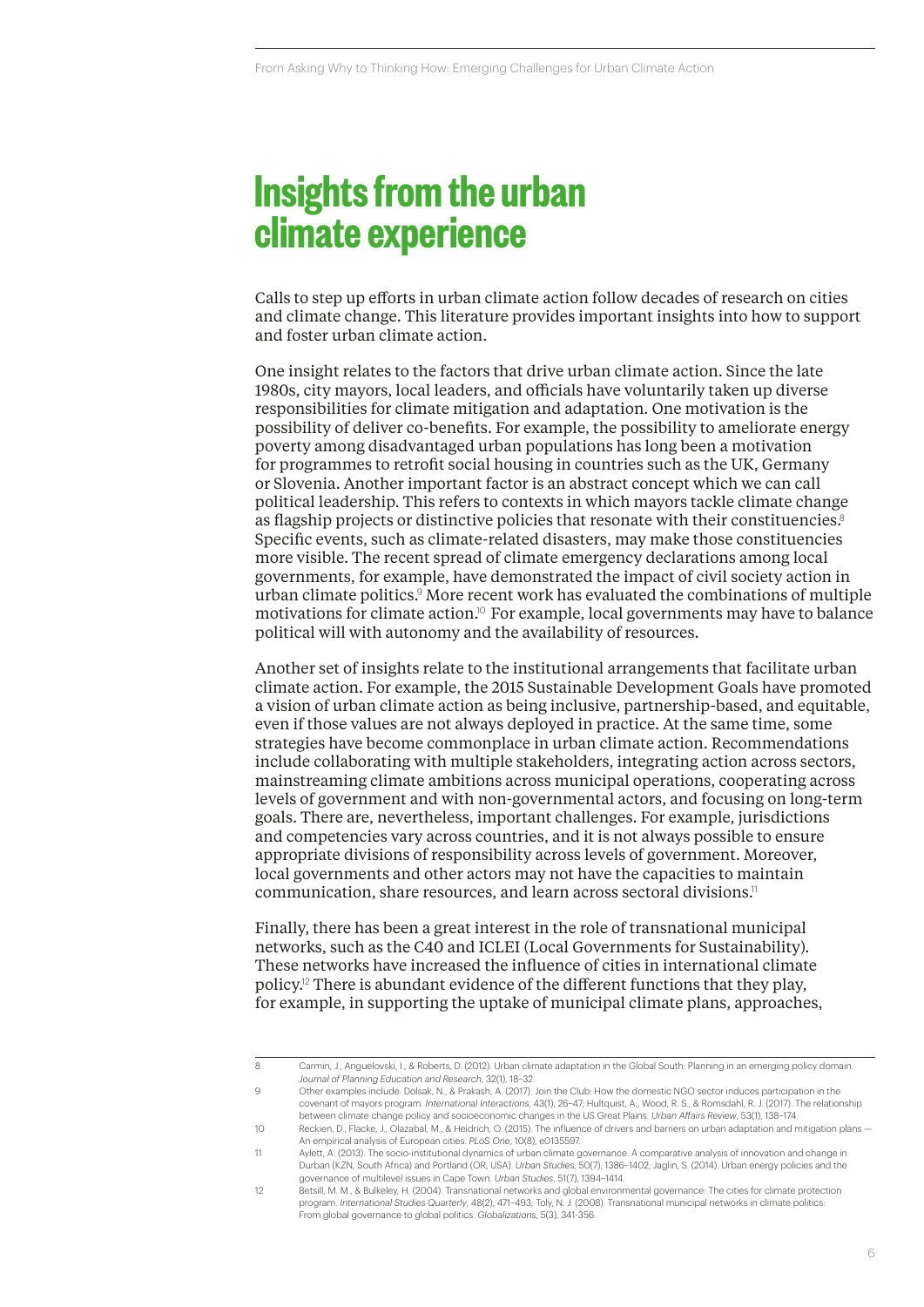and solutions in a growing number of cities.<sup>13</sup> Cities that participate in these networks may benefit from access to information and technical expertise, capacity-building (e.g., training of local officials in carbon accounting), support in the formalisation of goals, and influence in advocacy processes aimed at higher levels of government.<sup>14</sup> However, further work suggests that such networks may impact the autonomy of local governments and their effect on reducing greenhouse emissions has been questioned.15,16 Yet, given that the map of global climate politics is yet to be drawn, the ability of city networks to coordinate action across sectors and scales is full of possibility and promise.<sup>17</sup>

<sup>13</sup> See for example: Hakelberg, L. (2014). Governance by diffusion: Transnational municipal networks and the spread of local climate strategies in Europe. *Global Environmental Politics*, 14(1), 107–129; Roger, C., Hale, T., & Andonova, L. (2017). The comparative politics of transnational climate governance. *International Interactions*, 43(1), 1–25.

<sup>14</sup> Busch, H. (2015). Linked for action? An analysis of transnational municipal climate networks in Germany. *International Journal of Urban Sustainable Development*, *7*(2), 213-231.

<sup>15</sup> Chu, E. K. (2018a). Transnational support for urban climate adaptation: Emerging forms of agency and dependency. *Global Environmental Politics*, 18(3), 25–46

<sup>16</sup> Bansard, J. S., Pattberg, P. H., & Widerberg, O. (2017). Cities to the rescue? Assessing the performance of transnational municipal networks in global climate governance. *International Environmental Agreements: Politics Law and Economics*, 17(2), 229–246.

<sup>17</sup> As concluded by Gordon, D.J. (2021) *Cities on the World Stage*. Cambridge: Cambridge University Press.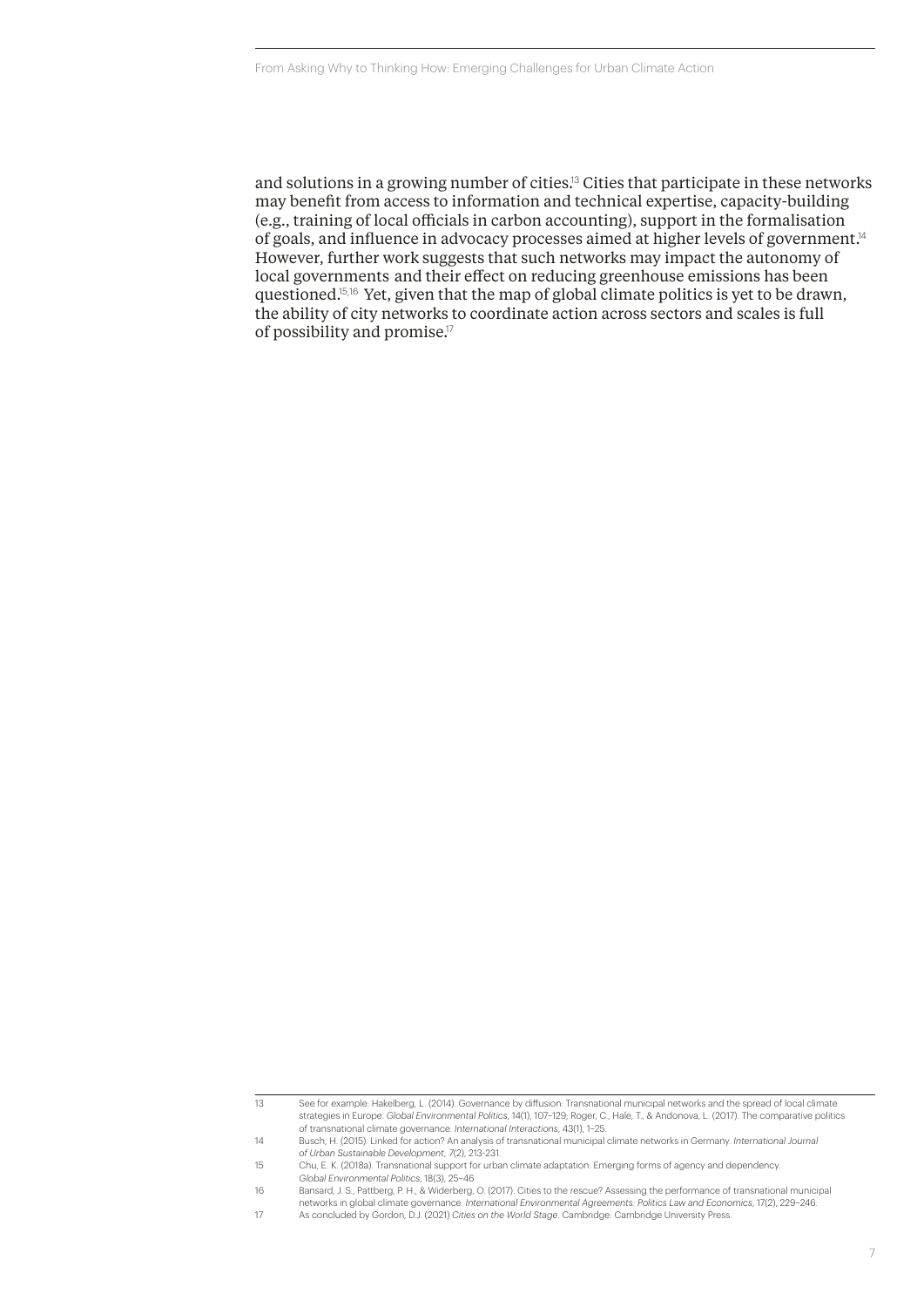# **A call for urgency**

Climate action in cities and settlements is increasingly seen in terms of urgency to facilitate a just transition to low carbon, resilient cities and settlements.

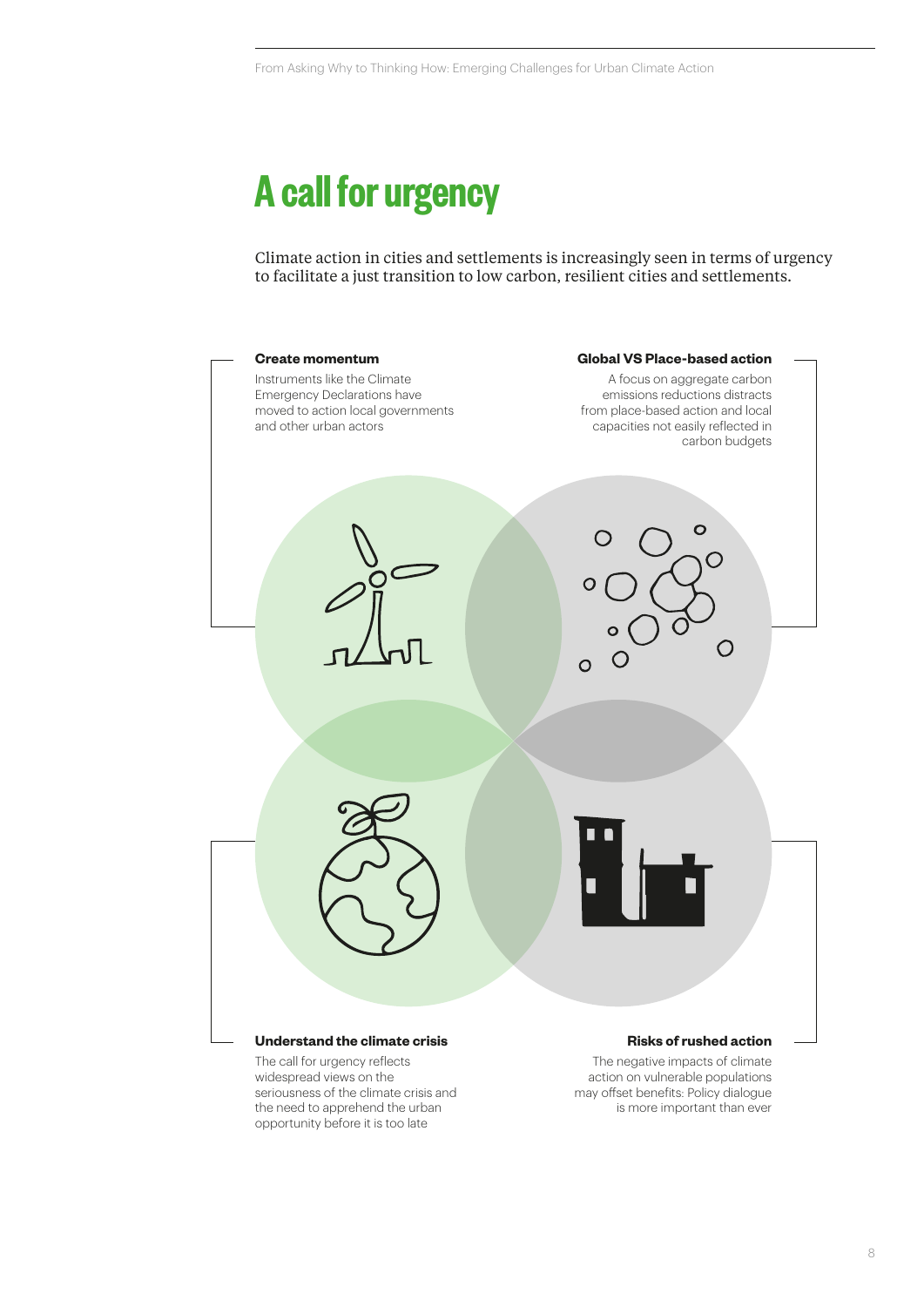#### **Emerging challenges for urban climate action**

The critique of the limited effectiveness of transnational municipal networks is a critique that has been extended to urban climate action. How can we know that urban climate action is effective in reducing carbon emissions and reducing vulnerabilities to climate change impacts? Even comparing policy instruments to address climate change may not throw clear conclusions, as their effectiveness will depend on where and how they are implemented. This difficulty reflects the well-known challenge in public policy research of measuring and evaluating the impact of policies, especially with regards to 'wicked problems' like climate change.<sup>18</sup>

A vast body of research suggests that urban climate action must be participatory, attuned to bottom-up dynamics, and involve communication and collaboration across sectors, scales, administrative boundaries, and realms of knowledge.<sup>19</sup> However, efforts to evaluate the impact of action so far have not been conclusive. In fact, it appears that a drive to quantify the impact of urban climate action could promote larger projects where the emissions reductions with respect to a baseline can be quantified (such as retrofitting fossil fuelled energy infrastructures), rather than more innovative and inclusive projects of neighbourhood planning and autonomous energy projects whose impacts are not entirely understood. While there are tools to measure outcomes in terms of reduced carbon emissions in cities, there is a lack of standardised procedures for monitoring and measuring outcomes of adaptation.<sup>20</sup> Difficulties relate to the lack of a definition of what constitutes adaptation and its context-dependent nature, as well as the range of factors that cause vulnerability – many of which are not obviously related to climate change (e.g. access to housing, education, health case, or social safety nets). In the case of both mitigation and adaptation, the question is whether to direct resources towards capacity building in relation to determining effectiveness (e.g. carbon accounting, vulnerability assessments, and monitoring), or instead to support ongoing action where outcomes are unknown.

At the same time, there is increased evidence that urban inequality shapes climate action, and that urban climate action too often exacerbates inequalities. The ghost of maladaptation, where unintended consequences of the solution are worse than the problem, hangs over urban climate action. For example, disaster risk reduction strategies may lead to evictions that affect the most disadvantaged urban populations and increase their vulnerability to climate change-related disasters.<sup>21</sup>

An underlying concern is that urban climate policy is dominated by narrowly defined economic interests and private investment opportunities.<sup>22</sup> Policy based in such logics may have unintended negative impacts, by contributing to privatisation

Grecequet, M., 2019. Tracking global climate change adaptation among governments. *Nature Climate Change*, 9(6), pp.440-449. 21 Alvarez, M.K. and Cardenas, K., 2019. Evicting slums, 'building back better': Resiliency revanchism and disaster risk management in Manila. *International Journal of Urban and Regional Research*, 43(2), pp.227-249.

<sup>18</sup> Peters, B. G., Capano, G., Howlett, M., Mukherjee, I., Chou, M. H., & Ravinet, P. (2018). *Designing for policy effectiveness: Defining and understanding a concept*. Cambridge University Press.

<sup>19</sup> See for example: Barton, J. R., Krellenberg, K., & Harris, J. M. (2015). Collaborative governance and the challenges of participatory climate change adaptation planning in Santiago de Chile. *Climate and Development*, 7(2), 175–184; Chu, E., Schenk, T., & Patterson, J. (2018). The dilemmas of citizen inclusion in urban planning and governance to enable a 1.5C climate change scenario. *Urban Planning*, 3(2), 128–140; Nguyen, T. M. P., Davidson, K., & Gleeson, B. (2018). Metropolitan strategies and climate governance: Towards new evaluative approaches. *International Journal of Urban and Regional Research*, 42(5), 934–951.

<sup>20</sup> Berrang-Ford, L., Biesbroek, R., Ford, J.D., Lesnikowski, A., Tanabe, A., Wang, F.M., Chen, C., Hsu, A., Hellmann, J.J., Pringle, P. and

<sup>22</sup> Long, J., & Rice, J. L. (2019). From sustainable urbanism to climate urbanism. *Urban Studies*, *56*(5), 992-1008.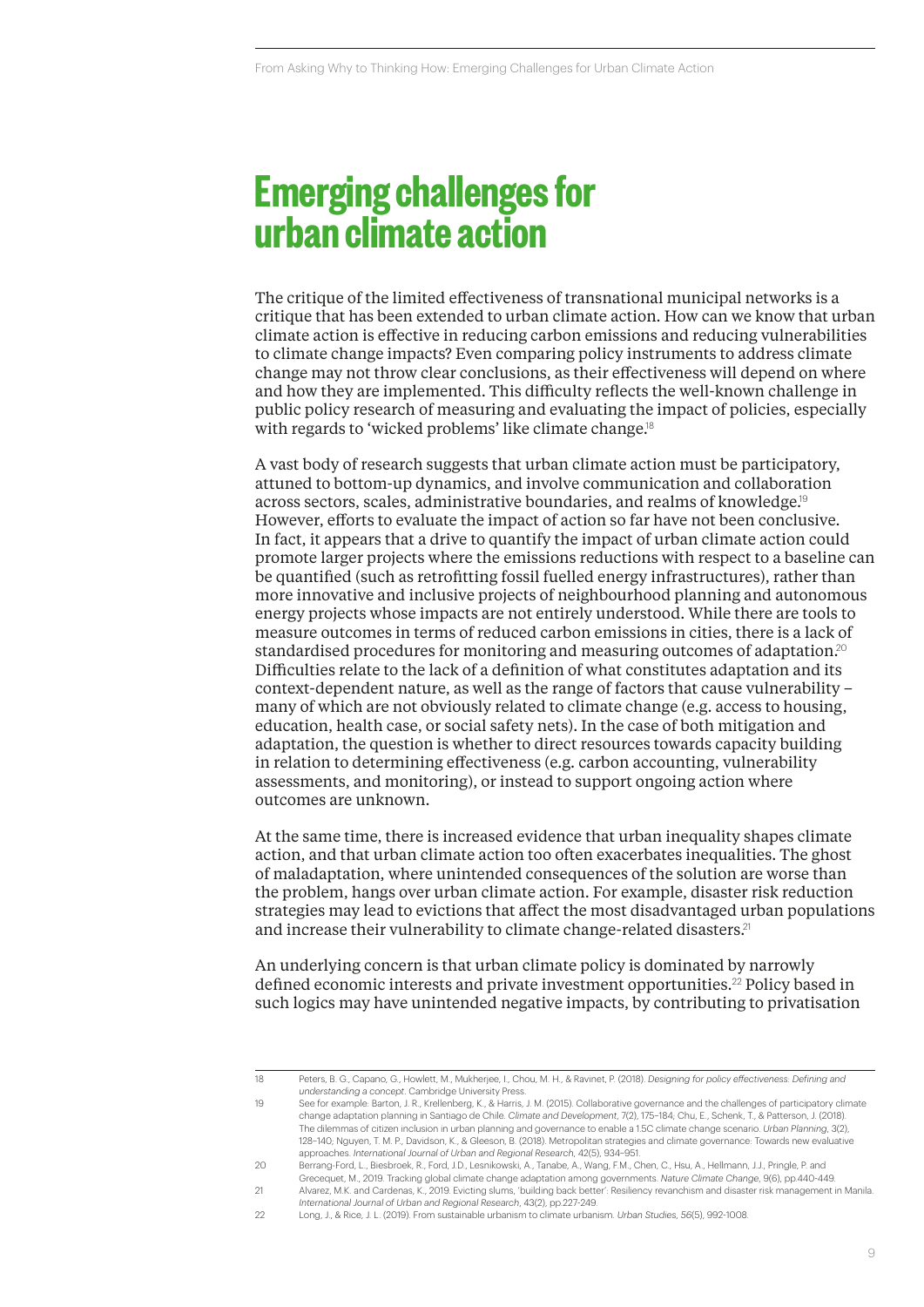and the construction of elite environments, land grabbing, and growing income inequalities.<sup>23</sup> For example, while expansion of green spaces in cities can reduce risks of climate impacts (e.g. by reducing heat and risks of flooding), projects aimed towards beautification, environmental clean-up, or provision of parks can also increase risks of gentrification and displacement of low-income residents.<sup>24</sup> At the same time, there are clear opportunities to integrate justice dimensions into local climate plans, bringing to the fore the outcomes of urban climate action (e.g., the impacts on fuel poverty or access to public transport or green space across neighbourhoods) and the processes to deliver such action (e.g., ensuring the inclusion of vulnerable groups and representatives of informal neighbourhoods).<sup>25</sup> The political-economic structures that maintain urban inequalities are often the same drivers that create vulnerabilities to climate impacts and produce carbon emissions.<sup>26</sup> For example, the political, economic, and social exclusions that result in precarity and poverty of urban residents (e.g. lack of access to basic services, employment, or legal status of residents of informal settlements or migrant workers), cause a much higher vulnerability to climate impacts of these groups and individuals.<sup>27</sup> Effective and just climate action thus requires addressing the underlying drivers of vulnerabilities and emissions through strategies that seek the transformation of political, social, and economic institutions.<sup>28</sup>

The increasing urgency of climate change calls for ready-made responses to the question of what constitutes effective urban climate action. However, there is an increasing social demand, as expressed by social movements, to target the structural drivers of vulnerability and carbon emissions. In this context, a new politics of climate change appears to emerge around climate emergency declarations, in which, increasingly, multiple publics are asking for involvement in local climate policy.<sup>29</sup> This opens up an opportunity for local governments and other actors – including small and medium enterprises, civil society organisations and communities – to harness the momentum within climate assemblies, climate commissions, exhibitions and social media to build collaborative partnerships for climate action at the local level. However, to do so will require developing sensitivity towards a diverse society in which identity should not be a condition to address climate change. By this, we mean that there is a need to challenge social categories of difference (be it gender, race, age, ability, sexuality, caste, religion, nationality, or legal status) that routinely exclude groups and individuals from decision making processes and direct action. Environmental justice movements have demonstrated that effective environmental action needs to engage with the struggles of civil rights movements. This is a moment of urgency and opportunity for local actors, to implement daring and innovative climate policy, but, most of all, to build multi-actor partnerships to facilitate a broad social transformation.

25 Schrock, G., Bassett, E. M., & Green, J. (2015). Pursuing equity and justice in a changing climate: Assessing equity in local climate and sustainability plans in US cities. *Journal of Planning Education and Research*, *35*(3), 282-295.

<sup>23</sup> Anguelovski, I., Irazábal-Zurita, C., & Connolly, J. J. T. (2019). Grabbed urban landscapes: Socio-spatial tensions in green infrastructure planning in Medellín. *International Journal of Urban and Regional Research*, 43(1), 133–156; Anguelovski, I., Shi, L., Chu, E., et. al. (2016). Equity impacts of urban land use planning for climate adaptation: Critical perspectives from the global north and south. *Journal of Planning Education and Research*, 36(3), 333-348.

<sup>24</sup> Anguelovski, I., 2016. From toxic sites to parks as (green) LULUs? New challenges of inequity, privilege, gentrification, and exclusion for urban environmental justice. *Journal of Planning Literature*, *31*(1), pp.23-36; Checker, M., 2011. Wiped out by the "greenwave": Environmental gentrification and the paradoxical politics of urban sustainability. *City & Society*, *23*(2), pp.210-229.

<sup>26</sup> Andrew Rumbach (2017) At the roots of urban disasters: Planning and uneven geographies of risk in Kolkata, India, *Journal of Urban Affairs*, 39:6, 783-799, DOI: 10.1080/07352166.2017.1282771, p.783

<sup>27</sup> Satterthwaite, D., Archer, D., Colenbrander, S., Dodman, D., Hardoy, J., Mitlin, D. and Patel, S., 2020. Building resilience to climate change in informal settlements. *One Earth*, *2*(2), pp.143-156; Chu, E. and Michael, K., 2019. Recognition in urban climate justice: Marginality and exclusion of migrants in Indian cities. *Environment and Urbanization*, *31*(1), pp.139-156.

<sup>28</sup> Chu, E., Anguelovski, I., & Roberts, D. (2017). Climate adaptation as strategic urbanism: Assessing opportunities and uncertainties for equity and inclusive development in cities. *Cities*, 60, 378–387; Revi, A., Satterthwaite, D., Aragón-Durand, F. et al. (2014). Towards transformative adaptation in cities: The IPCC's fifth assessment. Environment and Urbanization, 26(1), 11–28.

<sup>29</sup> Davies, A., Castán Broto, V., and Hugel, S. (2021) A new politics of climate change? *Environment and Governance*. Forthcoming; Ruiz-Campillo, X., Castán Broto, V., & Westman, L. (2021). Motivations and intended outcomes in local governments' declarations of climate emergency. *Politics and Governance*, 9(2), 17-28.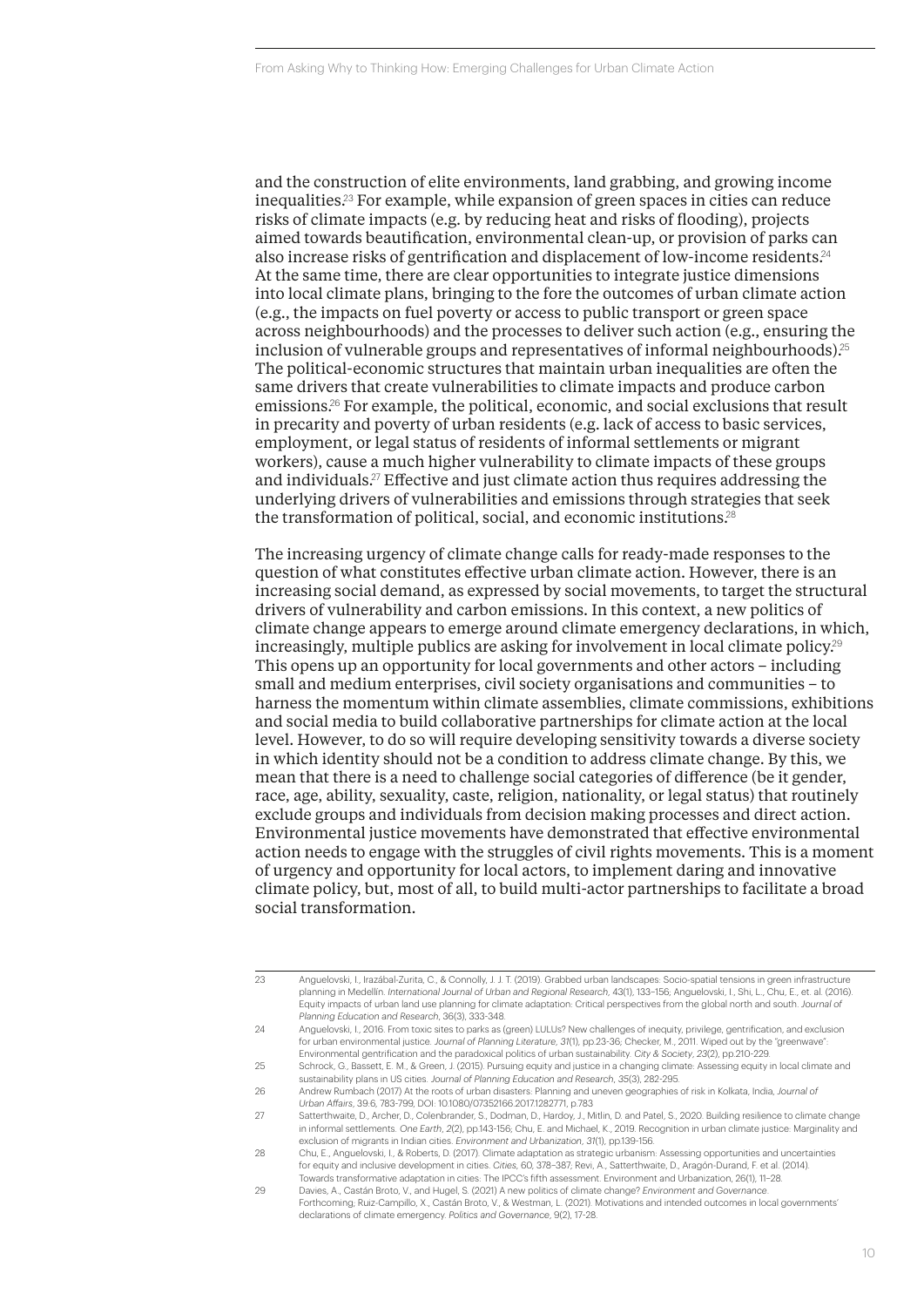## **About the Academy**

The British Academy is an independent, self-governing corporation, composed of almost 1,000 UK Fellows and 300 overseas Fellows elected in recognition of their distinction as scholars and researchers. Its objectives, powers and framework of governance are set out in the Charter and its supporting Bye-Laws, as approved by the Privy Council. The Academy receives public funding from the Science and Research budget allocated by a grant from the Department for Business, Energy and Industrial Strategy (BEIS). It also receives support from private sources and draws on its own funds. The views and conclusions expressed here are not necessarily endorsed by individual Fellows but are commended as contributing to public debate.